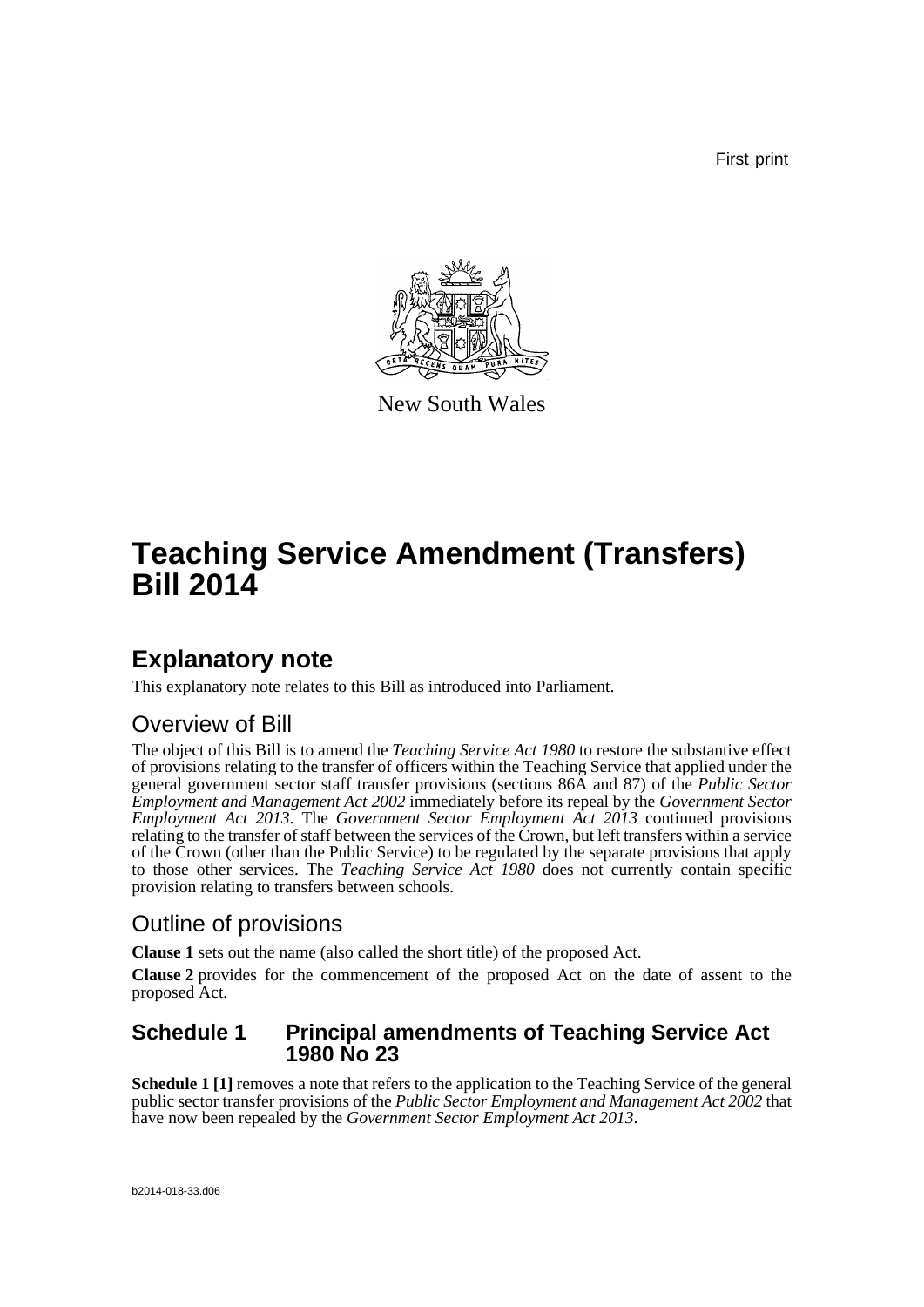**Schedule 1 [2]** inserts section 51A into the Act to restore the substantive effect of those repealed provisions (sections 86A and 87) in relation to the permanent or temporary transfer of officers within the Teaching Service. Under the transfer provisions:

- (a) the Secretary of the Department of Education and Communities is required to consult an officer about a permanent transfer, and
- (b) an officer may request (but is not entitled to) a transfer, and
- (c) the Secretary may transfer an officer with or without the officer's consent, and
- (d) a transfer may be made to any workplace location in the State, and
- (e) an officer is entitled to be transferred at the officer's existing level of remuneration.

**Schedule 1 [3]** amends section 75 of the Act to confirm the power to terminate the employment of an officer who refuses to comply with a direction for the officer's transfer to another position.

#### **Schedule 2 Law revision amendments of Teaching Service Act 1980 No 23**

The Schedule makes law revision amendments to take account of changes made by the *Government Sector Employment Act 2013* to government sector employment arrangements.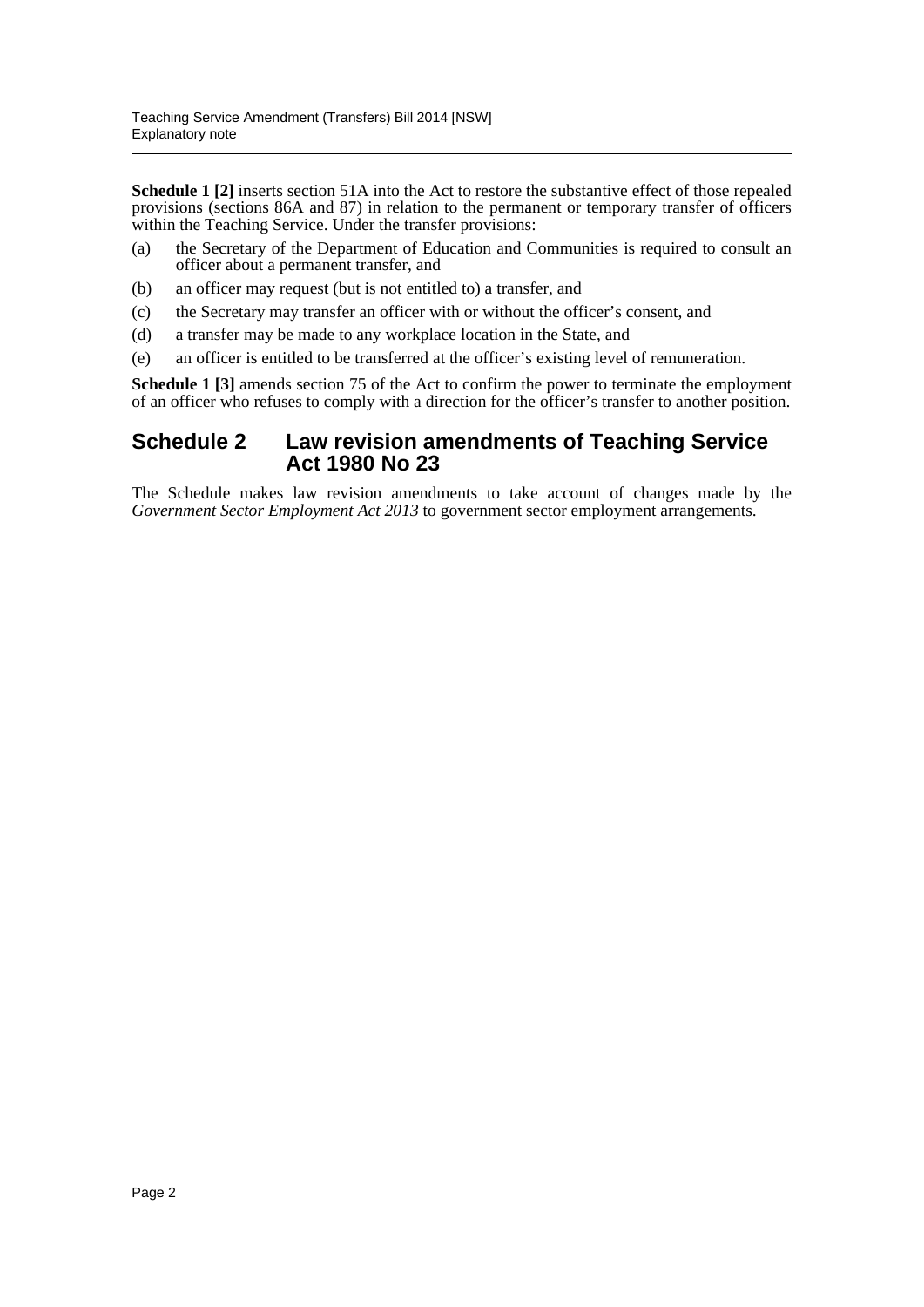First print



New South Wales

## **Teaching Service Amendment (Transfers) Bill 2014**

### **Contents**

Page

|            | Name of Act                                                |   |
|------------|------------------------------------------------------------|---|
|            | 2 Commencement                                             | 2 |
| Schedule 1 | Principal amendments of Teaching Service Act 1980 No 23    | 3 |
| Schedule 2 | Law revision amendments of Teaching Service Act 1980 No 23 | 4 |
|            |                                                            |   |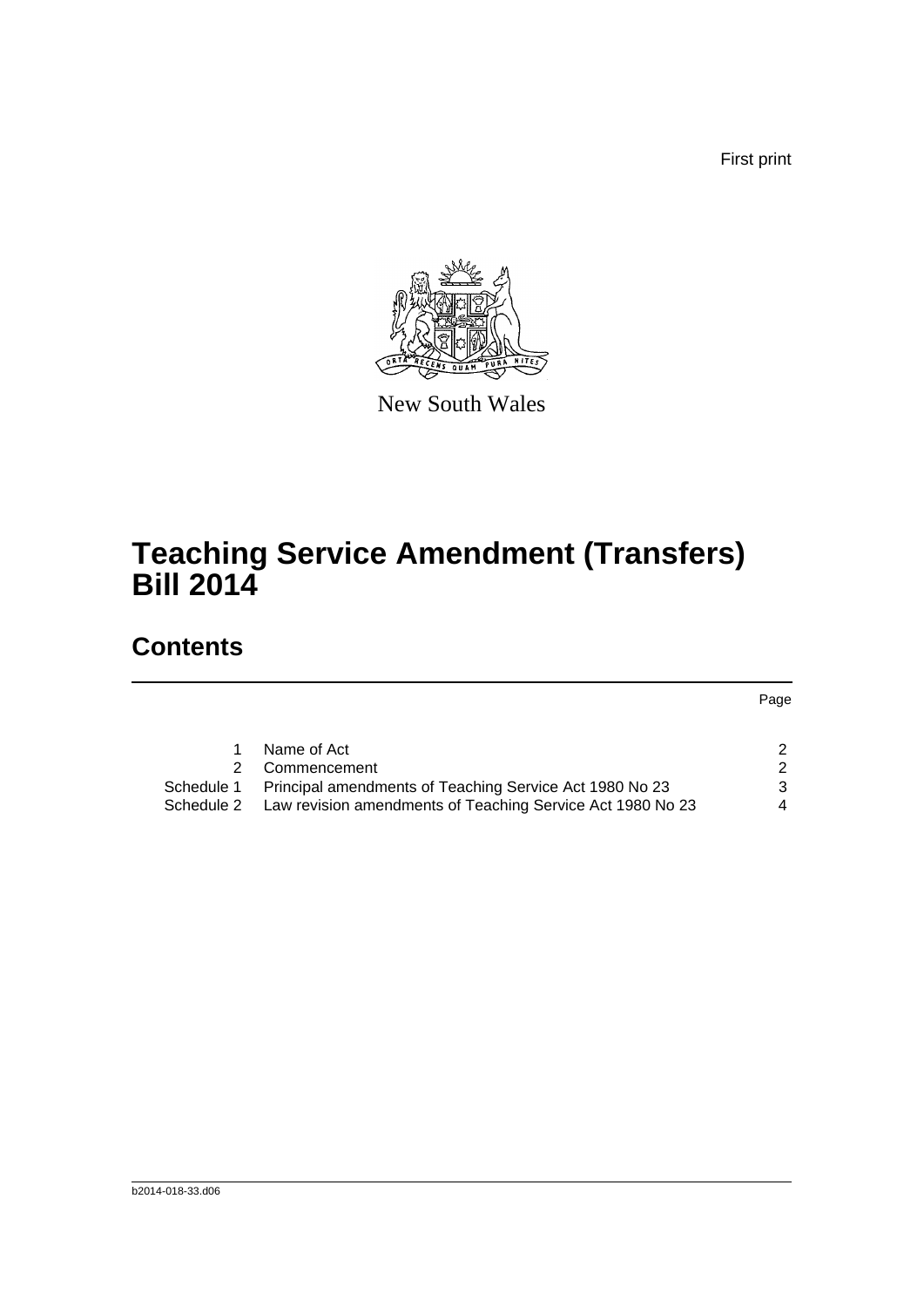

New South Wales

## **Teaching Service Amendment (Transfers) Bill 2014**

No , 2014

#### **A Bill for**

An Act to amend the *Teaching Service Act 1980* in relation to the transfer of officers employed in the Teaching Service and for the purposes of law revision.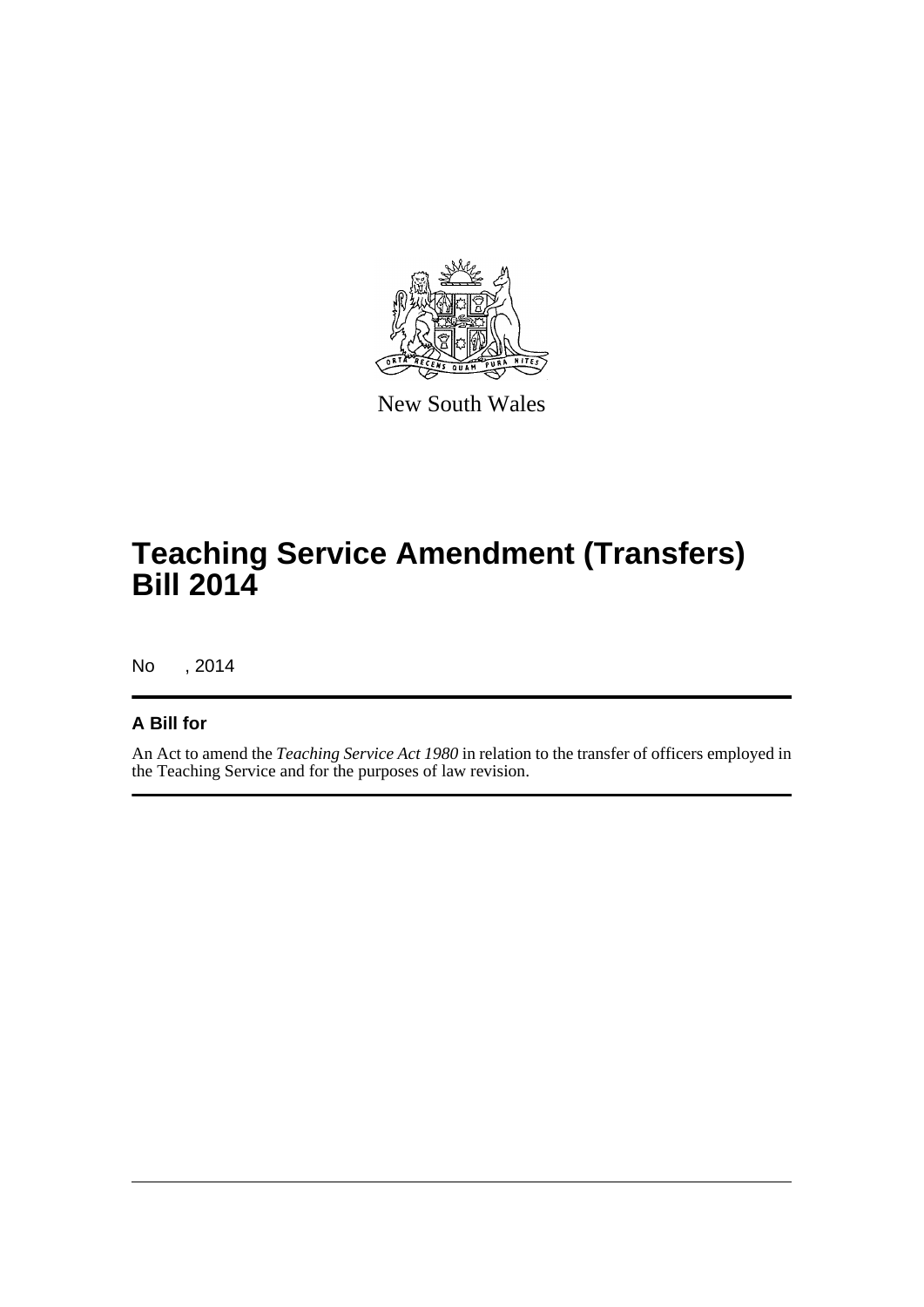Teaching Service Amendment (Transfers) Bill 2014 [NSW]

<span id="page-4-1"></span><span id="page-4-0"></span>

| $\mathcal{P}$ |
|---------------|
| 3             |
| 4             |
| 5             |
|               |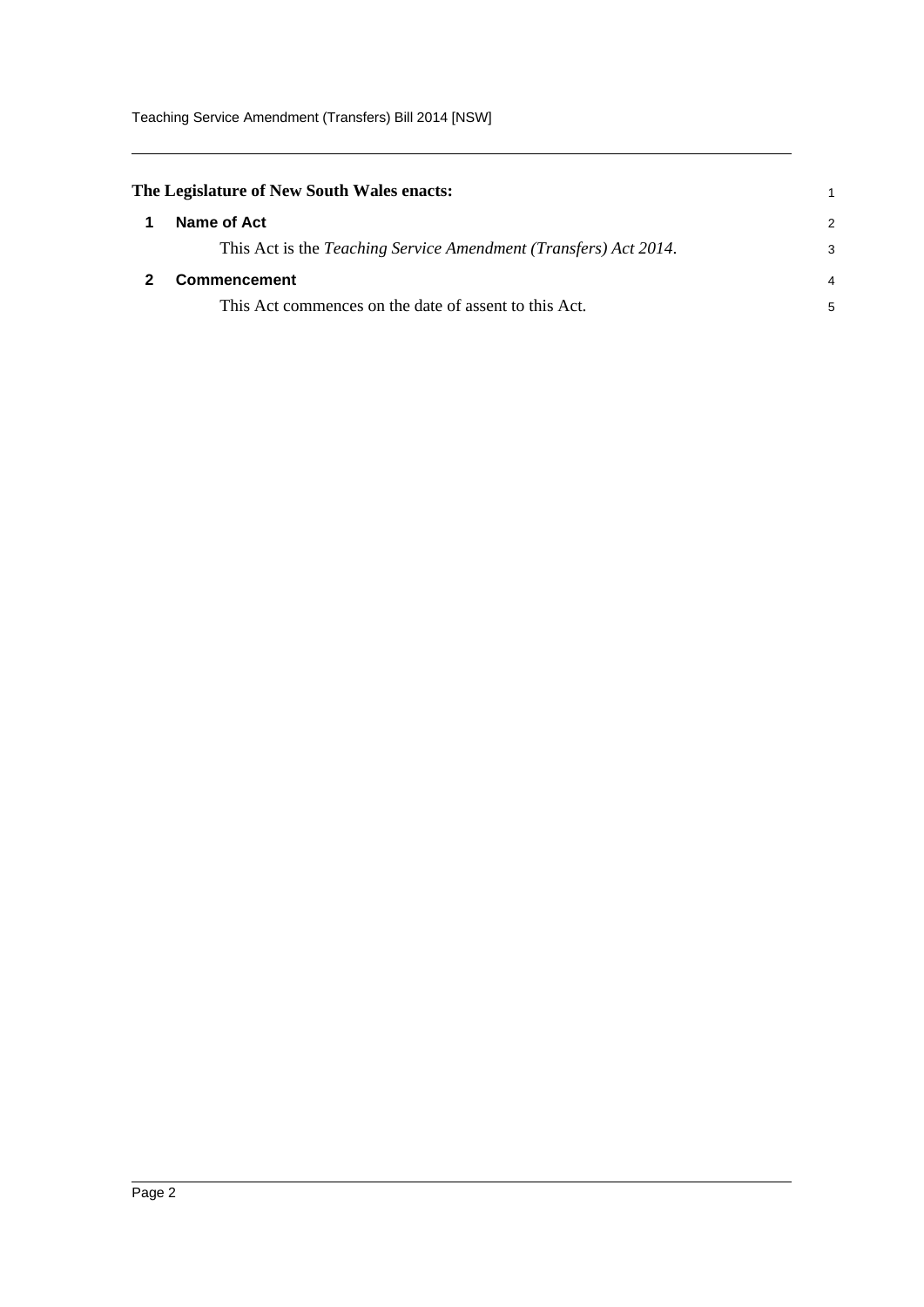<span id="page-5-0"></span>

| <b>Schedule 1</b> |                               |                          | <b>Principal amendments of Teaching Service Act</b><br>1980 No 23 | 1<br>$\overline{a}$                                                                                                                                                                                                                                                 |                      |  |
|-------------------|-------------------------------|--------------------------|-------------------------------------------------------------------|---------------------------------------------------------------------------------------------------------------------------------------------------------------------------------------------------------------------------------------------------------------------|----------------------|--|
| $[1]$             |                               |                          |                                                                   | <b>Section 44 The Teaching Service</b>                                                                                                                                                                                                                              | 3                    |  |
|                   | Omit the note to the section. |                          |                                                                   |                                                                                                                                                                                                                                                                     |                      |  |
| $[2]$             |                               | <b>Section 51A</b>       |                                                                   |                                                                                                                                                                                                                                                                     | 5                    |  |
|                   |                               | Insert after section 51: |                                                                   |                                                                                                                                                                                                                                                                     | 6                    |  |
|                   | 51A                           |                          |                                                                   | Transfer of officers within the Teaching Service (cf ss 86A and 87 PSEM Act 2002)                                                                                                                                                                                   |                      |  |
|                   |                               | (1)                      |                                                                   | The Secretary may, subject to this section, transfer an officer of the Teaching<br>Service to another position within the Teaching Service.                                                                                                                         | 8<br>9               |  |
|                   |                               | (2)                      |                                                                   | A transfer of an officer under this section may be temporary or, following<br>consultation with the officer, permanent.                                                                                                                                             | 10<br>11             |  |
|                   |                               | (3)                      |                                                                   | An officer may request a transfer under this section, but is not entitled to be<br>transferred at his or her request.                                                                                                                                               | 12<br>13             |  |
|                   |                               | (4)                      |                                                                   | The Secretary may transfer an officer under this section without a request or<br>the consent of the officer.                                                                                                                                                        | 14<br>15             |  |
|                   |                               | (5)                      |                                                                   | An officer may be transferred under this section to any different workplace<br>location in the State.                                                                                                                                                               | 16<br>17             |  |
|                   |                               | (6)                      |                                                                   | The Secretary is not required to transfer an officer to another workplace<br>location (whether or not under this section) if the Secretary considers that there<br>is no reasonable prospect of ongoing work for the officer at the other location.                 | 18<br>19<br>20       |  |
|                   |                               | (7)                      |                                                                   | A transfer under this section is to be made at the officer's existing level of<br>salary. However:                                                                                                                                                                  | 21<br>22             |  |
|                   |                               |                          | (a)                                                               | a transfer may be made at a level of salary that is higher or lower than<br>the existing level of salary if the percentage variation is within the range<br>determined by the Secretary as a minor variation, or                                                    | 23<br>24<br>25       |  |
|                   |                               |                          | (b)                                                               | a transfer may be made at any lower level of salary with the consent of<br>the officer.                                                                                                                                                                             | 26<br>27             |  |
|                   |                               | (8)                      |                                                                   | An officer transferred under this section must possess the qualifications<br>required for the position to which the officer is transferred.                                                                                                                         | 28<br>29             |  |
|                   |                               | (9)                      |                                                                   | A permanent appointment may be made to the original position of an officer<br>temporarily transferred under this section:                                                                                                                                           | 30<br>31             |  |
|                   |                               |                          | (a)                                                               | if the officer consents, or                                                                                                                                                                                                                                         | 32                   |  |
|                   |                               |                          | (b)                                                               | if the transfer has continued or is likely to continue for more than 12<br>months, the officer is advised of the proposed appointment and the<br>officer is given a reasonable opportunity to terminate the transfer and<br>return to his or her original position. | 33<br>34<br>35<br>36 |  |
|                   |                               | (10)                     |                                                                   | Nothing in this section (apart from subsection $(6)$ ):                                                                                                                                                                                                             | 37                   |  |
|                   |                               |                          | (a)                                                               | affects any other method (statutory or otherwise) by which officers can<br>transfer or be transferred, or                                                                                                                                                           | 38<br>39             |  |
|                   |                               |                          | (b)                                                               | affects a direction under the procedural guidelines issued under section<br>93D that an officer undertake alternative duties at any location.                                                                                                                       | 40<br>41             |  |
| $[3]$             |                               |                          |                                                                   | Section 75 Refusal to comply with directions                                                                                                                                                                                                                        | 42                   |  |
|                   |                               |                          |                                                                   | Insert "or transfer" after "officer's removal".                                                                                                                                                                                                                     | 43                   |  |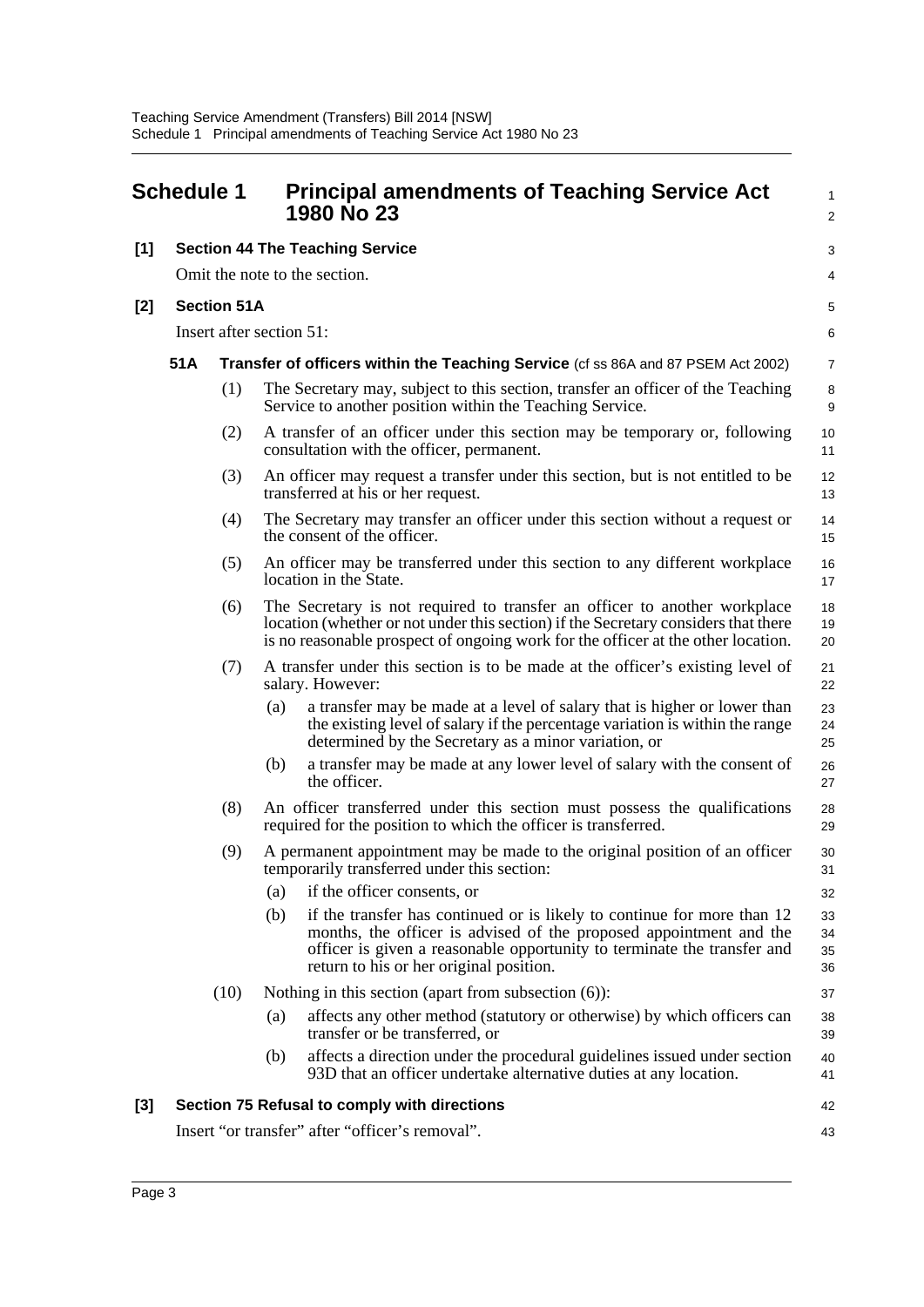<span id="page-6-0"></span>

|        | Law revision amendments of Teaching Service<br><b>Schedule 2</b><br><b>Act 1980 No 23</b>                                                  | 1<br>$\overline{a}$ |  |  |  |
|--------|--------------------------------------------------------------------------------------------------------------------------------------------|---------------------|--|--|--|
| [1]    | Section 4 (1), definitions of "Director-General" and "senior executive officer"                                                            | 3                   |  |  |  |
|        | Omit the definitions.                                                                                                                      |                     |  |  |  |
| [2]    | Section 4 (1)                                                                                                                              | 5                   |  |  |  |
|        | Insert in alphabetical order:<br>Secretary means the Secretary of the Department.                                                          | 6<br>7              |  |  |  |
| $[3]$  | <b>Whole Act (except Schedule 3)</b>                                                                                                       | 8                   |  |  |  |
|        | Omit "Director-General" wherever occurring. Insert instead "Secretary".                                                                    | 9                   |  |  |  |
| [4]    | <b>Section 6 General responsibility</b>                                                                                                    | 10                  |  |  |  |
|        | Omit section 6 (3).                                                                                                                        | 11                  |  |  |  |
| [5]    | <b>Section 8 Delegation of functions</b>                                                                                                   | 12                  |  |  |  |
|        | Omit paragraph (b) of the definition of <i>authorised person</i> in section 8 (3). Insert instead:<br>a Public Service employee, or<br>(b) | 13<br>14            |  |  |  |
| [6]    | <b>Section 9 Acting appointment as Secretary</b>                                                                                           | 15                  |  |  |  |
|        | Omit "Despite section 13 of the <i>Public Sector Employment and Management Act 2002"</i> .                                                 | 16                  |  |  |  |
|        | Insert instead "Despite section 24 of the <i>Government Sector Employment Act 2013</i> ".                                                  | 17                  |  |  |  |
| $[7]$  | Section 13 Determination of conditions of employment                                                                                       | 18                  |  |  |  |
|        | Omit section 13 (2).                                                                                                                       | 19                  |  |  |  |
| [8]    | Section 45 Transfer of persons from former Teaching Service                                                                                | 20                  |  |  |  |
|        | Omit the section.                                                                                                                          | 21                  |  |  |  |
| [9]    | <b>Section 48 Appointments on probation</b>                                                                                                | 22                  |  |  |  |
|        | Omit section 48 (7).                                                                                                                       | 23                  |  |  |  |
| $[10]$ | Section 62 No appeal to Industrial Relations Commission                                                                                    | 24                  |  |  |  |
|        | Omit the section.                                                                                                                          | 25                  |  |  |  |
| $[11]$ | Section 76 Retirement or transfer of officers through invalidity or incapacity                                                             | 26                  |  |  |  |
|        | Omit section 76 (1) (e) (ii). Insert instead:                                                                                              | 27                  |  |  |  |
|        | to ongoing employment in the Public Service (with the approval<br>(ii)<br>of the head of the Public Service agency concerned),             | 28<br>29            |  |  |  |
| $[12]$ | Section 76 (1) (e)                                                                                                                         | 30                  |  |  |  |
|        | Insert "or employment" after "that position".                                                                                              | 31                  |  |  |  |
| $[13]$ | Section 78A Sections 72–78 not to apply to senior executive officers                                                                       | 32                  |  |  |  |
|        | Omit the section.                                                                                                                          | 33                  |  |  |  |